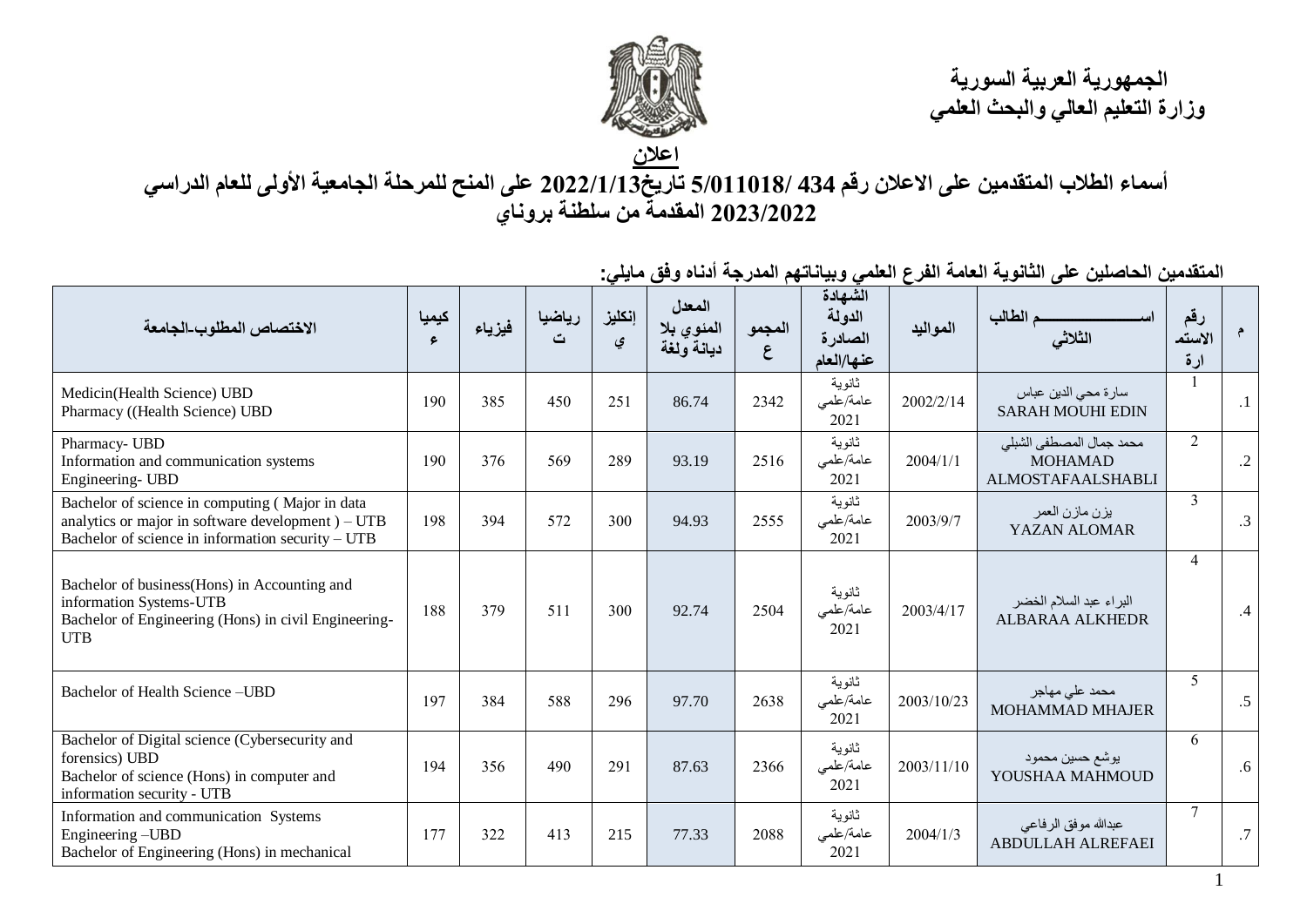| engineering-UTB                                                                                                                                      |     |     |     |     |       |      |                             |           |                                                             |                 |        |
|------------------------------------------------------------------------------------------------------------------------------------------------------|-----|-----|-----|-----|-------|------|-----------------------------|-----------|-------------------------------------------------------------|-----------------|--------|
| Bachelor of Engineering (Hons) in electrical and<br>electronic-UTB<br>- major in electronic and communication Engineering\<br><b>UTB</b>             | 188 | 295 | 291 | 260 | 74.07 | 2000 | ثانوية<br>عامة/علمى<br>2021 | 2003/6/14 | ابر اهیم خالد زقزاق<br><b>IBARAHIM ZAKZAK</b>               | 8               | $.8\,$ |
| Pharmacy - UBD<br>Dentistry - UBD                                                                                                                    | 174 | 240 | 467 | 258 | 77.37 | 2089 | ثانوية<br>عامة/علمى<br>2021 | 2002/1/1  | لمونار حماد العزاوي<br><b>LONAR ALAZAWI</b>                 | 9               | .9     |
| <b>Business Administration - UBD</b><br>Economics-UBD                                                                                                | 181 | 337 | 446 | 291 | 84.22 | 2274 | ثانوية<br>عامة/علمى<br>2021 | 2004/1/1  | عبد الهادي محمد كنعان<br><b>ABDUALHADI</b><br><b>KANAAN</b> | 10              | .10    |
| Bachelor of Health science pharmacy - UBD                                                                                                            | 180 | 372 | 518 | 252 | 87.33 | 2358 | ثانوية<br>عامة/علمى<br>2021 | 2004/1/1  | أية أمين العلمي<br><b>AYA ALALI</b>                         | 11              | .11    |
| Pharmacy- UBD<br>Information and communication systems Engineering<br>$-$ UBD $\,$                                                                   | 165 | 382 | 536 | 270 | 84.04 | 2269 | ثانوية<br>عامة/علمى<br>2021 | 2004/1/25 | أسعد توفيق محفوض<br><b>ASAAD MAHFOUD</b>                    | 12              | .12    |
| Information and communication systems<br>Engineering- UBD<br>Pharmacy- UBD                                                                           | 182 | 396 | 577 | 298 | 95.11 | 2568 | ثانوية<br>عامة/علمى<br>2021 | 2002/8/25 | ضبياء الله خالد عبدو<br><b>DIAAULLAH ABDOU</b>              | $\overline{13}$ | .13    |
| Bachelor of science (HONS) in computer networking<br>$-UTB$<br>Pharmacy UBD                                                                          | 186 | 396 | 575 | 255 | 88    | 2376 | ثانوية<br>عامة/علمى<br>2021 | 2003/12/5 | أحمد ياسر الأصفر<br><b>AHMAD ALASFAR</b>                    | $\overline{14}$ | .14    |
| Pharmacy-UBD<br>Civil Engineering with structural Enginering- UTB                                                                                    | 184 | 389 | 334 | 282 | 83.93 | 2266 | ثانوية<br>عامة/علمى<br>2021 | 2004/1/1  | وداد جودت الأحمد<br><b>WIDAD ALAHMAD</b>                    | $\overline{15}$ | .15    |
| Bachelor of science (HONS) in computer and<br>information security- UTB<br><b>Bachelor OF Business (HONS)in Business</b><br>information systems -UTB | 186 | 347 | 585 | 288 | 91.78 | 2478 | ثانوية<br>عامة/علمى<br>2021 | 2004/1/7  | حسن محمد محمد<br><b>HASAN MOHAMMAD</b>                      | 16              | .16    |
| Bachelor of Engineering-UTB                                                                                                                          | 182 | 382 | 565 | 286 | 93.11 | 2514 | ثانوية<br>عامة/علمى<br>2021 | 2003/3/1  | محمد حاتم سلمون<br>MOHAMAD SALAMON                          | $\overline{17}$ | .17    |
| Bachelor of Bachelor of Engineering in civil<br>engineering-UTB<br>Bachelor of Engineering in civil engineering with<br>structural engineering -UTB  | 181 | 375 | 518 | 244 | 88.15 | 2380 | ثانوية<br>عامة/علمى<br>2021 | 2004/1/1  | محمد نور فواز الخطيب<br>MOHAMMAD NOUR<br><b>ALKHATIB</b>    | $\overline{18}$ | .18    |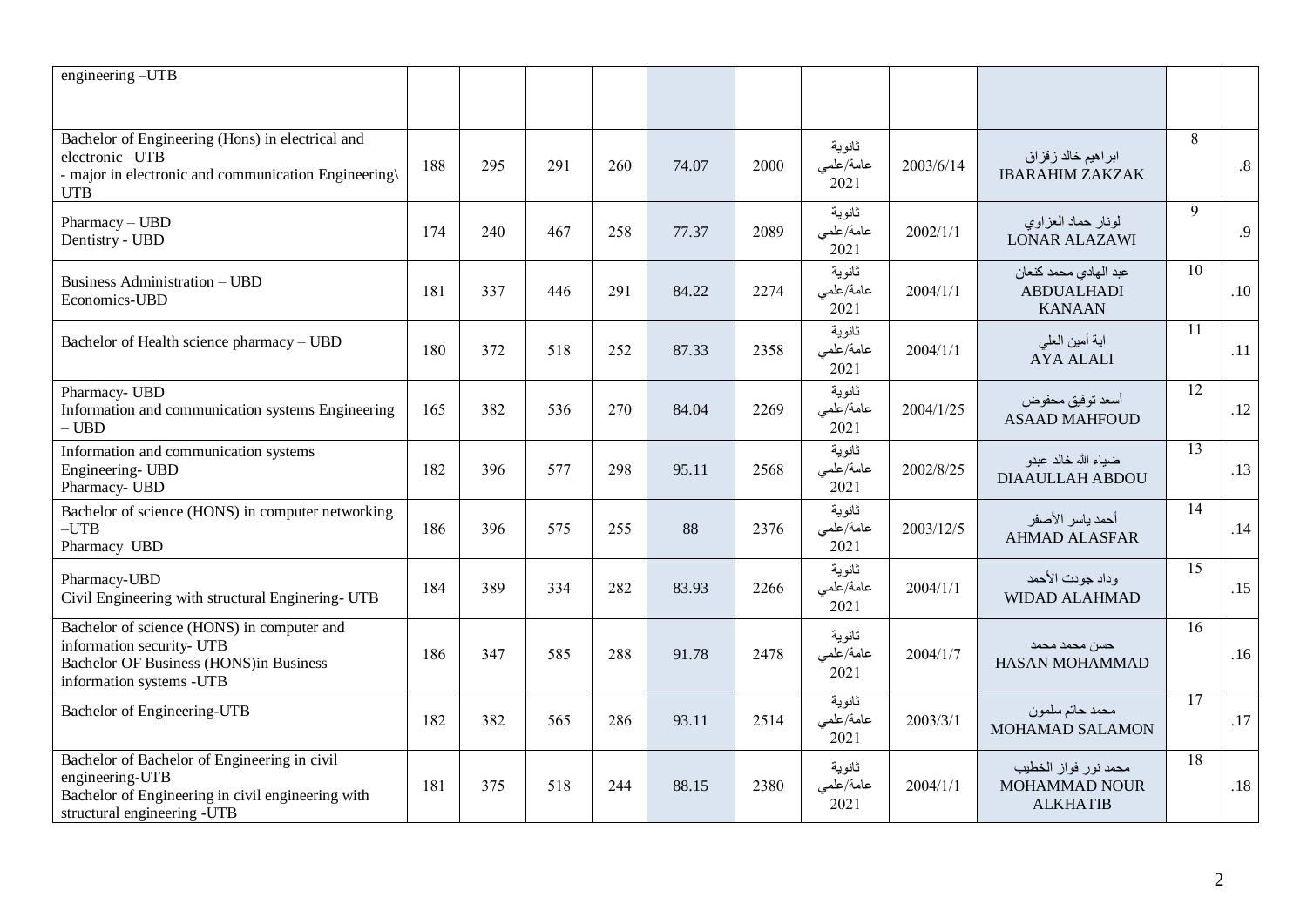| Bachelor of healthy science.major in medicine-UBD<br>Bachleor of Engineering -UTB                                                                                                          | 172 | 365 | 489 | 266 | 87.85 | 2372 | ثانوية<br>عامة/علمى<br>2021 | 2003/9/6  | حبيب شفيق نده<br><b>HABEB NADDAH</b>                        | 19 | .19 |
|--------------------------------------------------------------------------------------------------------------------------------------------------------------------------------------------|-----|-----|-----|-----|-------|------|-----------------------------|-----------|-------------------------------------------------------------|----|-----|
| Information and communication engineering-UBD<br>Computer science- UBD                                                                                                                     | 137 | 324 | 474 | 218 | 78.30 | 2114 | ثانوية<br>عامة/علمى<br>2021 | 2003/1/15 | دلع باسم مصطفى<br><b>DALAA MUSTAFA</b>                      | 20 | .20 |
| Bachelor of science(HONS)in computing(Major in<br>software Development/ Major in Data Analytics )-full<br>time_UTB<br>Bachelor of engineering(Honours) Mechatronics<br>Engineering $- UTB$ | 190 | 373 | 588 | 244 | 92.96 | 2510 | ثانوية<br>عامة/علمى<br>2021 | 2003/8/27 | محمد عبدالر حمن حميدان<br><b>MOHAMMAD</b><br><b>HMEIDAN</b> | 21 | .21 |
| Bachelor of Engineering (HONS) in electrical and<br>electronic Engineering – UTB<br>Bachelor of science (HONS)computer networking-<br><b>UTB</b>                                           | 152 | 346 | 459 | 284 | 81.59 | 2203 | ثانوية<br>عامة/علمى<br>2021 | 2003/9/1  | محمد منير أحمد<br>MOHAMMAD AHMAD                            | 22 | .22 |
| Medicine - UBD<br>Dentistry – UBD                                                                                                                                                          | 191 | 391 | 567 | 252 | 88.04 | 2377 | ثانوية<br>عامة/علمى<br>2021 | 2003/1/4  | حسام علي حموده<br><b>HISSAM HAMOUDA</b>                     | 23 | .23 |
| <b>PHARMACY- - PB</b><br>Engineering communication $- UTB$                                                                                                                                 | 200 | 391 | 514 | 270 | 93.07 | 2513 | ثانوية<br>عامة/علمى<br>2021 | 2003/1/1  | علمی عواد علمی<br><b>ALI ALI</b>                            | 24 | .24 |
| BACHELOR OF Engineering (HONS) in civil<br>ENGINEERING with structural Engineering – UTB<br>Bachelor of Engineering (HONS) in civil<br>Engineering $- UTB$                                 | 199 | 398 | 515 | 292 | 92.56 | 2499 | ثانوية<br>عامة/علمى<br>2021 | 2003/2/22 | محمد جواد خالد مظلوم<br>MOHAMMAD JAWAD<br><b>MAZLOUM</b>    | 25 | .25 |
| PHARMACY- UBD<br>Civil Engineering-PB                                                                                                                                                      | 185 | 366 | 561 | 287 | 93.19 | 2516 | ثانوية<br>عامة/علمى<br>2021 | 2004/1/19 | محمد قاسم جمعة<br>MOHAMAD JOMAA                             | 26 | .26 |
| Information and communication Systems<br>Engineering- UBD<br>Pharmacy - UBD                                                                                                                | 192 | 373 | 595 | 289 | 94.85 | 2561 | ثانوية<br>عامة/علمى<br>2021 | 2003/3/8  | أمجد أسامة أبو بكر<br><b>AMJAD ABOU BAKER</b>               | 27 | .27 |
| Pharmacy-UBD<br>Biomedical science - UBD                                                                                                                                                   | 181 | 363 | 430 | 294 | 86.30 | 2330 | ثانوية<br>عامة/علمى<br>2021 | 2003/10/4 | غدير رغيد رجه<br><b>GHADEER RAGAH</b>                       | 28 | .28 |

**العلمي**

 **معاون وزير التعليم العالي والبحث**